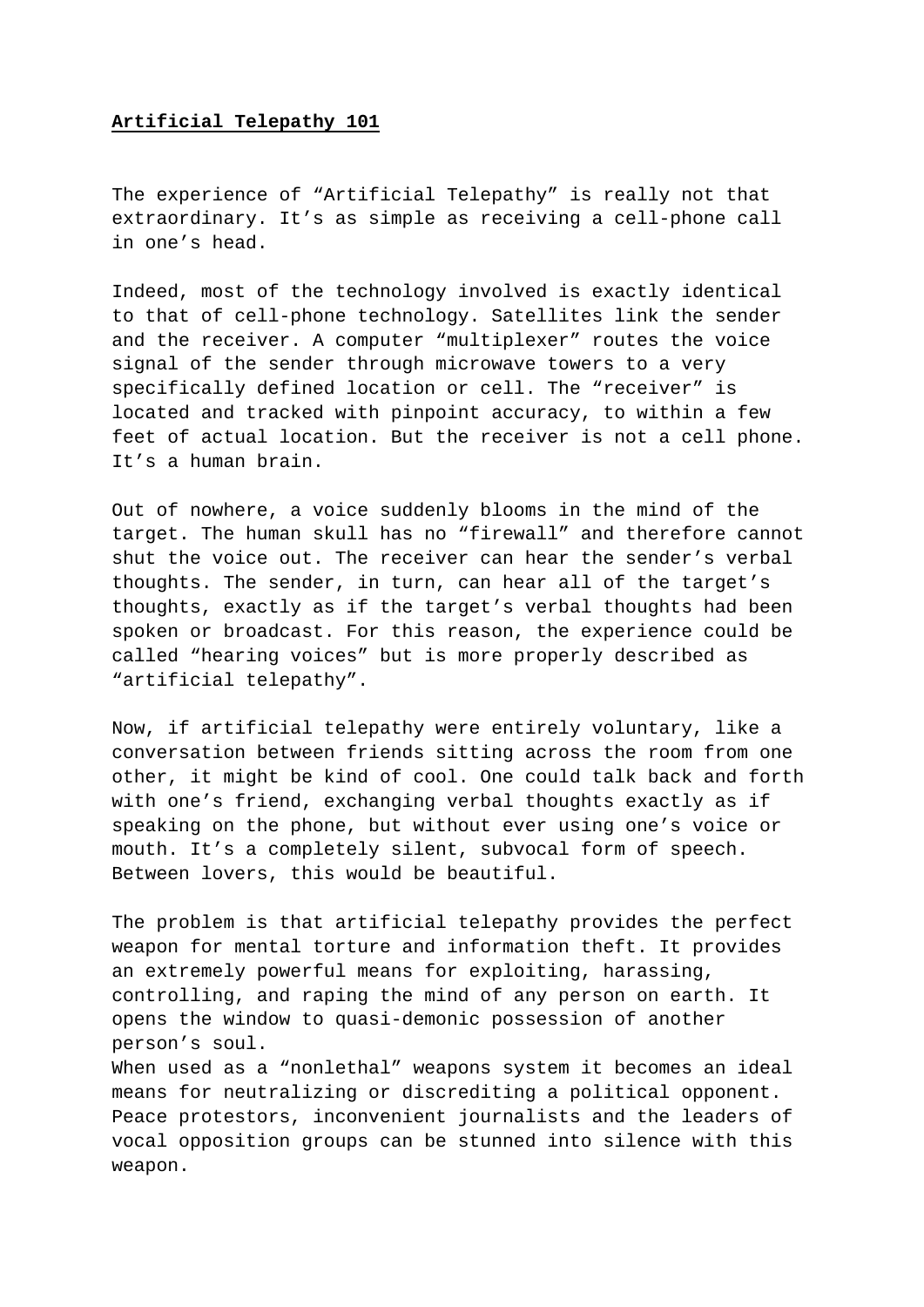Artificial telepathy also offers an ideal means for complete invasion of privacy. If all thoughts can be read, then Passwords, PIN numbers, and personal secrets simply cannot be protected. One cannot be alone in the bathroom or shower. Embarrassing private moments cannot be hidden: they are subject to all manner of hurtful comments and remarks. Evidence can be collected for blackmail with tremendous ease: all the wrongs or moral lapses of one's past are up for review.

Like a perverted phone caller, a hostile person with this technology in hand can call at any time of day, all day long. Sleep can be disrupted. Prayers can be desecrated, religious beliefs mocked. Business meetings can be interrupted, thoughts derailed. Love can be polluted, perverted, twisted, abused. Dreams can be invaded, fond memories trashed.

The attacker cannot be seen or identified, the attack cannot be stopped, and the psychological damage is enormous. But there is no physical damage, not one single mark is left on the body and there is absolutely no proof that any crime or any violation ever took place! Everything that "happens" to the victim happens inside the victim's head. What physical evidence is there to give the police? Without physical evidence, how can one photograph the "crime scene" or fingerprint the stalker? There are no footprints leading to or from the scene. Indeed, there is no physical scene at all, and no evidence that an attack ever took place.

Most people who experience this abusive form of "artificial telepathy" feel as if their mind has been raped. They find themselves hunted, stalked, harassed and abused by a person or persons who refuse to give their names, who defile one's mind with the most foul and perverse language imaginable, and who refuse to hang up or go away. The caller or callers delight in the perverse and sadistic torture of their targets. Furthermore, they delight in violating the privacy of their targets, reading the target's mind and commenting on everything the target thinks, in an effort to demonstrate as brutally as possible that the target has no privacy at all.

The callers act, in short, exactly like rapists or perverted stalkers. Imagine what a man might do if he found a "magic cell phone" that allowed him to dial into the heads and the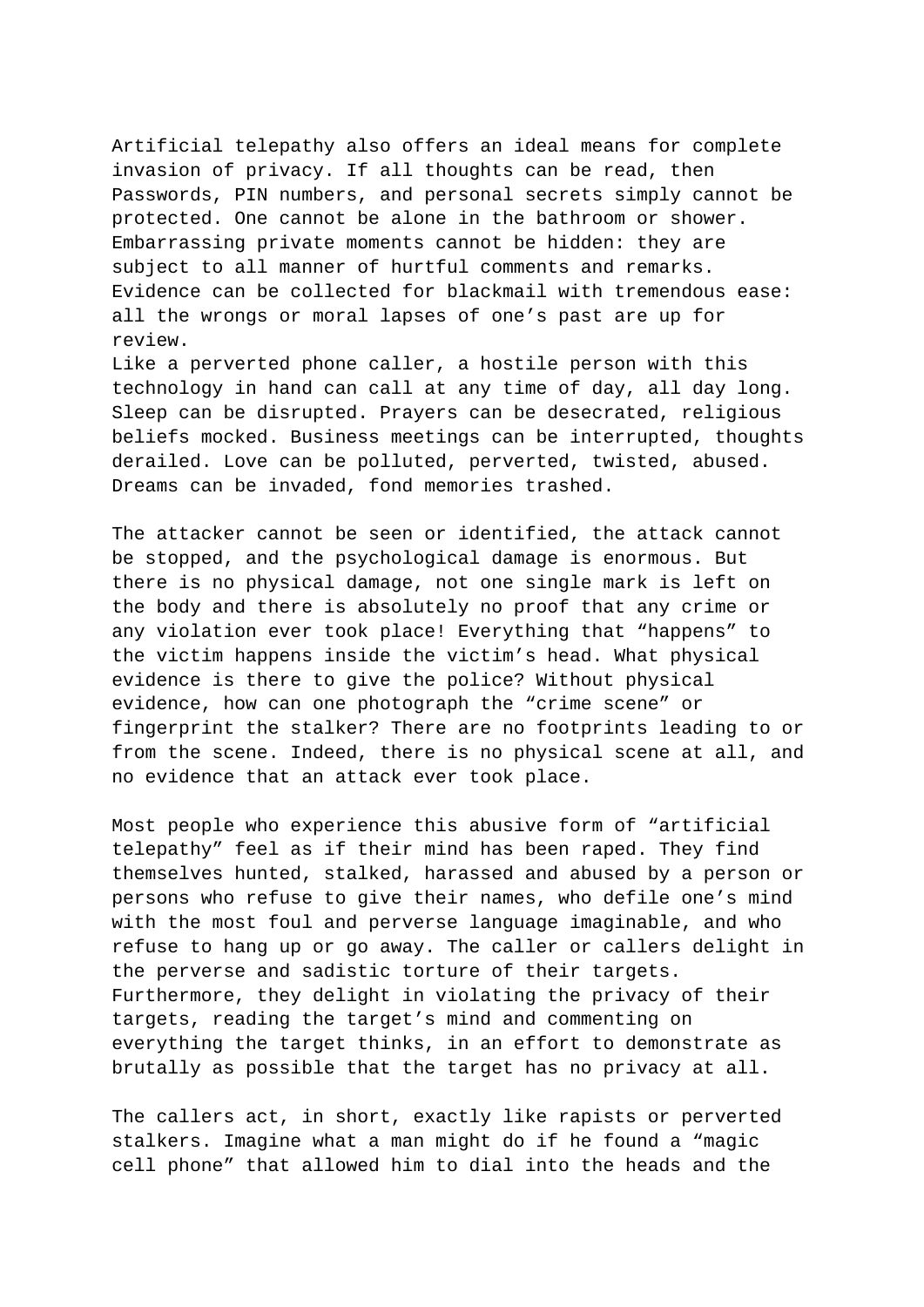private thoughts of anyone on earth. The temptation to choose a target at random and start spying on or abusing that person would be enormous, almost irresistable. It could become a sick and twisted hobby, a guilty pleasure very quickly. Put into the hands of a secret police unit, the potential for abusing such technology is even more chilling.

Now, the natural reaction of a normal and intelligent person who undergoes the horrible experience of mind rape for the first time is to panic and reach for a real phone. They call family, contact their doctor or call police with a bizarre complaint that "someone is beaming voices into my head."

But if the police are the ones behind the abuse, the victims aren't going to get much help, are they? And if the police are not the perpetrators, then how are they to make an arrest? It's much more convenient and easy to believe that the caller is a nutcase.

In short order, the victim of mind rape finds herself or himself undergoing the additional humiliation of being carted off to the psych ward, often being committed involuntarily by a loved one "for one's own good."

The more vehement the efforts to prove that the voice or voices in one's head are "real", the more smug become the smiles of the medical doctors, who gently insist that such technology does not exist, that the voices cannot possibly be real, and that one must take a powerful psych med and lie down for a good long rest.

The experience of "hearing voices" — especially voices that give a running stream of negative abuse — will gain one automatic admission to the rubber room. Indeed, hearing voices is a classic example of schizophrenia. If you hear voices, you are, by definition, crazy.

Yet when released from the psych ward with an expensive supply of meds, "voice hearers" often find that the meds are ineffective — exactly as one would expect if their problem had nothing to do with brain chemistry and everything to do with a bio-electronic attack by unseen stalkers.

Voice hearers often puzzle psychiatrists, because many of them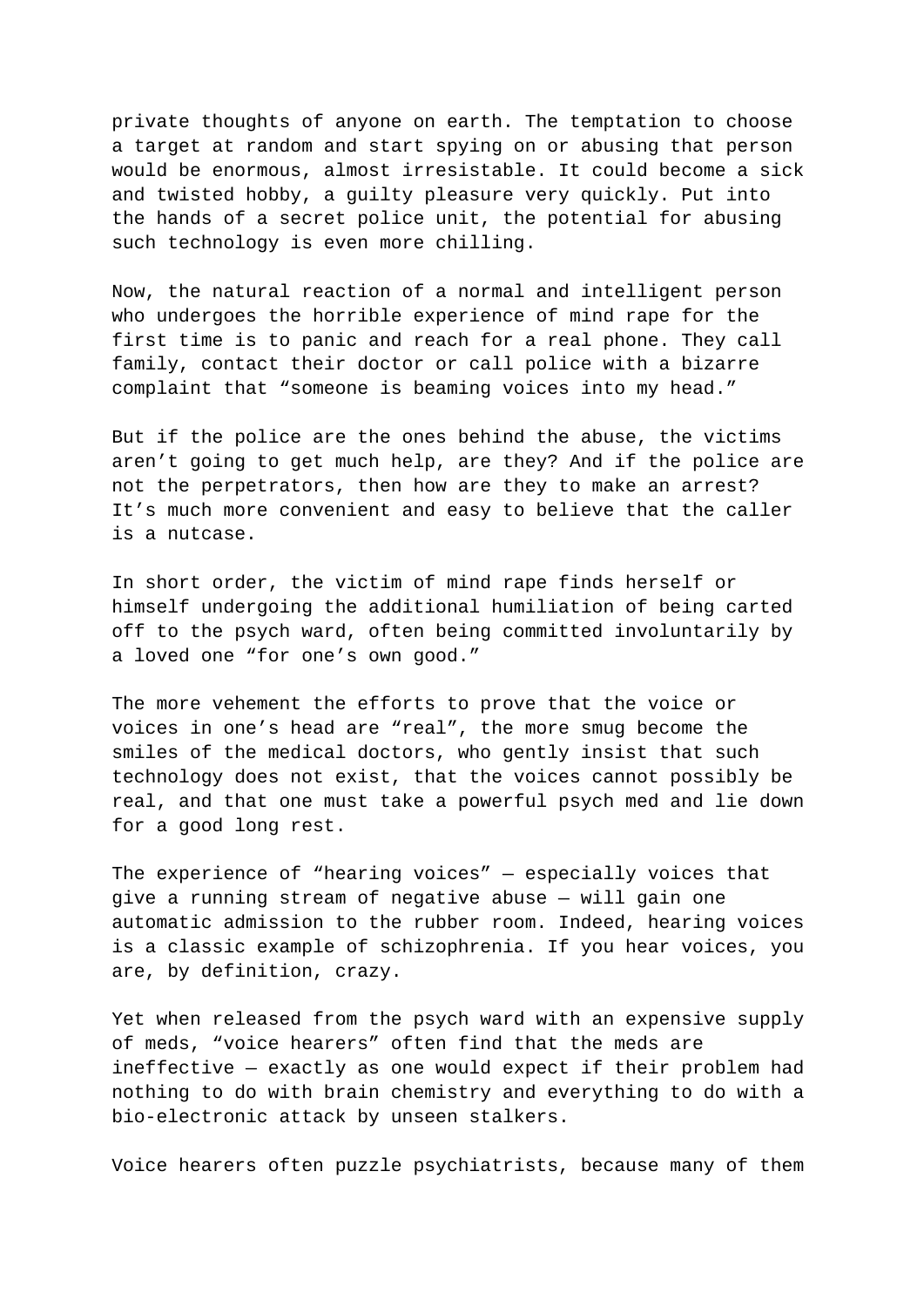don't fit the classic model of schizophrenia, which usually begins onset in the early twenties. The victims of "artificial telepathy" are often well into their thirties or fourties and many have no prior history of serious mental illness or drug abuse. Many seem to be alert, healthy, and rational even while insisting that they can hear voices. They agree with the psychiatrists that, yes, they are depressed, but who wouldn't be a bit depressed under such trying circumstances? To be stalked and verbally bullied every waking hour of the day is a form of mental torture.

Victims of mind rape quickly learn not to discuss their "psychological problems" with family and coworkers. It's embarrassing, it's bizarre, it gets very little sympathy and only serves to alarm most people. The only way that another person can "help" is to suggest that the mind rape victim see a psychiatrist, who will promptly double one's dose of psych meds and antidepressants. The result is a very stiff medical bill, which only adds financial pain to the mix. And the verbal harassment continues.

As they learn to endure their daily torture, voice hearers can usually return to mainstream life, where they are able to carry on intelligent, coherent conversations, hold down jobs, and function quite normally. In fact, if they don't discuss their "problem" they usually can't be told apart from normal people on the street. Because they are normal people.

The growing number of voice hearers in our society is therefore well masked. Those who continue to insist that there is a "secret society of people beaming voices into our heads" are simply laughed into silence or labelled paranoid schizophrenics. They are completely discredited. In fact, many voice hearers have internalized the idea that they are mentally ill, and they struggle to understand how their "auditory hallucinations" could continue to seem so very, very real. Naturally, many of these voice hearers are deeply confused. They turn to support groups, including such on-line communities as the Voice Hearers' support group at Yahoo.com.

Anyone who doubts that "artificial telepathy" exists need only contact such a Voice Hearers community, where they will encounter people who continue to insist that they are being harassed by real people using an unknown or unexplained